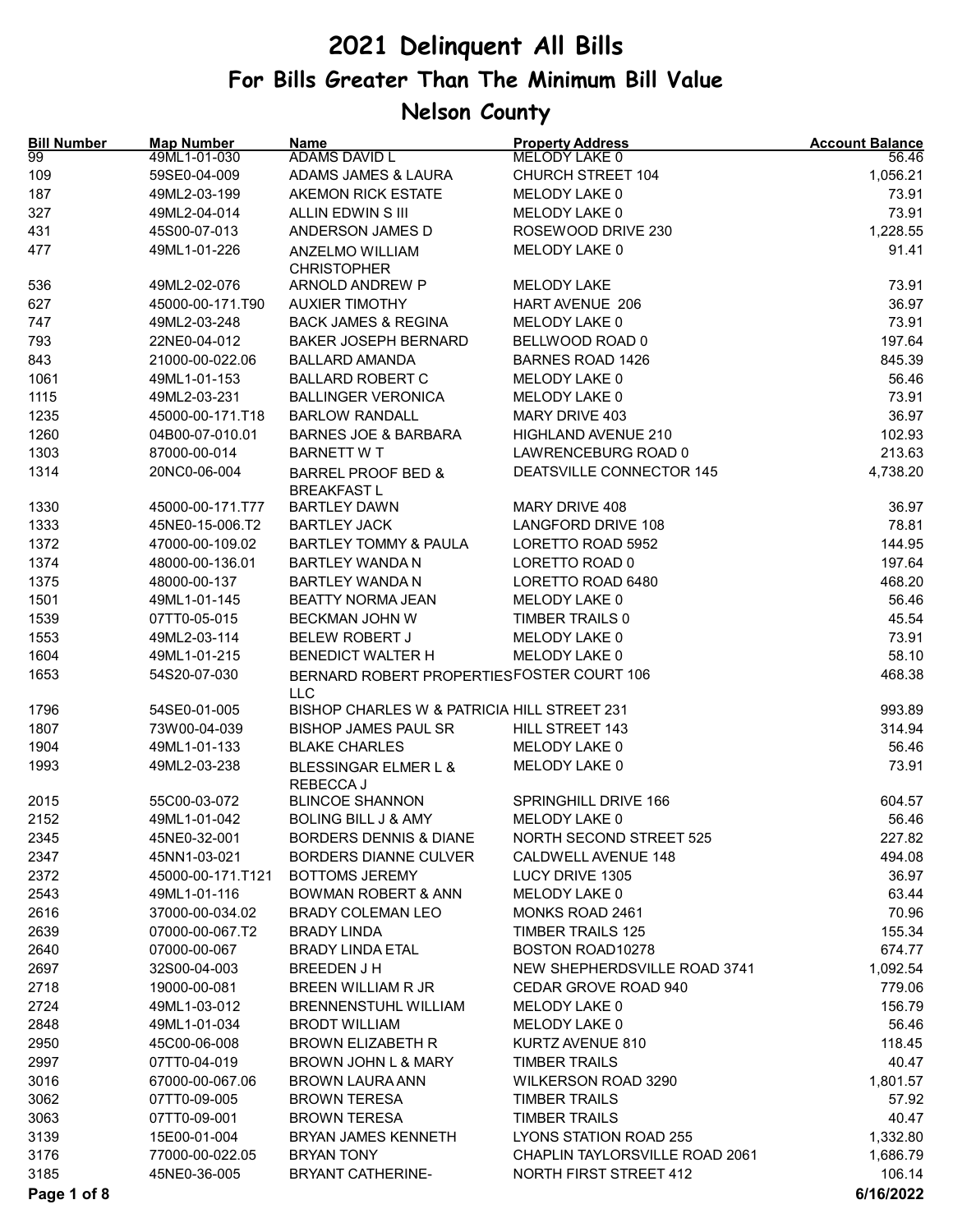| <b>Bill Number</b> | <b>Map Number</b> | <b>Name</b>                                        | <b>Property Address</b>     | <b>Account Balance</b> |
|--------------------|-------------------|----------------------------------------------------|-----------------------------|------------------------|
| 3200               | 49ML2-03-200      | <b>BRYANT TODD</b>                                 | MELODY LAKE 0               | 289.52                 |
| 3325               | 49ML1-01-299      | <b>BUNNELL TERRI LYNN</b>                          | MELODY LAKE 0               | 689.47                 |
| 3326               | 49ML1-01-297      | <b>BUNNELL TERRI LYNN</b>                          | MELODY LAKE 0               | 56.46                  |
| 3451               | 07TT0-04-017      | <b>BURNS JASON</b>                                 | TIMBER TRAILS 0             | 40.47                  |
| 3587               | 82E00-08-005      | <b>BYRD TANYA G</b>                                | <b>BROADWAY 95</b>          | 1,814.91               |
| 3639               | 54SSW-01-017      | CALBERT DONNIE R & DIANN                           | VIRGINIA AVENUE 2505        | 1,144.82               |
| 3775               | 55NW0-03-017.01   | CANTU IVAN GUZMAN                                  | COMMERCE BLVD 1008          | 1,975.85               |
| 3868               | 49ML1-01-204      | CARRICO DONALD & REBECCA                           | MELODY LAKE 0               | 247.07                 |
| 3929               | 08000-00-062.01   | CARTER RAY-EST-                                    | NELSONVILLE ROAD 0          | 116.34                 |
| 3955               | 73W00-01-003      | <b>CASE DAVID</b>                                  | DEPOT STREET 158            | 266.29                 |
| 4001               | 45000-00-171.T56  | <b>CASTRO MARTINEZ JORGE</b>                       | SOUTH ANN DRIVE 1294        | 36.97                  |
| 4122               | 35000-00-041      | <b>CECIL JOSEPH M</b>                              | W T THOMPSON LANE 370       | 1,871.61               |
| 4300               | 49ML1-01-251      | CHENEY ED & CAROLYN                                | MELODY LAKE 0               | 56.46                  |
| 4357               | 81000-00-002.T1   | <b>CHESSER STEVEN</b>                              | <b>HIGHVIEW CHURCH ROAD</b> | 114.50                 |
| 4427               | 49ML2-04-039      | <b>CIRONE MILDRED</b>                              | MELODY LAKE 0               | 108.84                 |
| 4467               | 49ML1-01-003.A    | CISSELL JOSEPH L                                   | MELODY LAKE 0               | 523.55                 |
| 4637               | 37000-00-067      | <b>CLARK PERMAN</b>                                | PERMAN CLARK LANE 0         | 218.45                 |
| 4674               | 45C00-28-006      | <b>CLARK TINA E COOK</b>                           | ROSEWOOD DRIVE 205          | 600.11                 |
| 4694               | 49ML1-01-228      | <b>CLAYPOOL THELMA MRS</b>                         | MELODY LAKE 0               | 56.46                  |
| 4735               | 49ML1-01-009.A    | <b>CLEM JANICE</b>                                 | MELODY LAKE 0               | 56.46                  |
| 4898               | 49ML2-04-033      | COLVIN WILLIAM D JR                                | MELODY LAKE 0               | 156.79                 |
| 4948               | 45E00-30-002      | <b>CONNER EDWARD</b>                               | OAKLEY COURT 201            | 303.18                 |
| 5058               | 68000-00-003.02   | <b>COOPER JIM EST</b>                              | WILKERSON ROAD 0            | 251.75                 |
| 5106               | 55W00-06-046      | CORNELL DWIGHT DAVID & SADABARBERRY LANE 172       |                             | 352.29                 |
| 5143               | 07TT0-09-007      | <b>COTHERN BRANDON</b>                             | <b>TIMBER TRAILS</b>        | 391.11                 |
| 5152               | 07TT0-05-030      | COTHERN CHARLES D & LORA                           | TIMBER TRAILS 0             | 110.31                 |
| 5417               | 79000-00-042.08   | <b>CRENSHAW CHARLES E</b>                          | YATES COONEY NECK ROAD 5336 | 1,317.91               |
| 5495               | 47000-00-038.01   | <b>CROSS CHERYL ANN</b>                            | BALLTOWN ROAD 1664          | 2,154.53               |
| 5514               | 45000-00-157      | <b>CROSS TECH PARTS</b><br>CORPORATION             | CLERMONT DRIVE 1220         | 4,749.51               |
| 5517               |                   | <b>CROSS-TECH</b>                                  | <b>SAME</b>                 | 2,244.28               |
| 5528               | 49ML1-03-065      | CROUCH WM H & DAISY A                              | MELODY LAKE 0               | 108.84                 |
| 5530               | 49ML2-02-014      | CROW CORNELIUS C & FLORINE MELODY LAKE 0           |                             | 73.91                  |
| 5583               | 45NE0-01-003      | <b>CRUME MARGARET E</b>                            | BEECHWOOD AVENUE 738        | 162.52                 |
| 5588               | 59000-00-031      | <b>CRUME SAMUEL</b>                                | LITTLE UNION ROAD 0         | 118.31                 |
| 5758               | 54SSW-02-082      | <b>CUNDIFF LEO &amp; MARY</b>                      | FLAMINGO ROAD 106           | 383.00                 |
| 5764               | 70000-00-143      | CUNDIFF WILLIAM T                                  | MCINTYRE LANE 0             | 772.19                 |
| 5779               | 45NE0-15-008      | <b>CURTSINGER CHARLES P &amp;</b><br><b>RUBY M</b> | EAST OBRYAN AVENUE 311      | 214.42                 |
| 5897               | 04000-00-047.01   | D'ANGELO MICHAEL & WANDA                           | NELSONVILLE ROAD 615        | 1,852.84               |
| 5957               | 49000-00-073      | DAUGHERTY W H                                      | HOLY CROSS ROAD 0           | 226.68                 |
| 5967               | 45W00-04-014      | DAVIDSON JONATHAN                                  | STUMPH COURT 102            | 504.02                 |
| 5989               | 49ML1-03-050      | DAVIS EDDIE & JANELL                               | MELODY LAKE 0               | 73.91                  |
| 5990               | 49ML2-03-342      | <b>DAVIS ELAINE</b>                                | MELODY LAKE 0               | 73.91                  |
| 6183               | 63000-00-047      | DEVINE DEBRA LYNN                                  | SPRINGFIELD ROAD 3964       | 1,526.88               |
| 6198               | 29000-00-011      | DEWITT DANIEL JASON &                              | SOLITUDE ROAD 1360          | 2,563.89               |
| 6301               | 33000-00-161.CT   | CANDACE<br>DIXON KENNETH R & MARY                  | <b>WHEELER ROAD</b>         | 1,248.99               |
|                    |                   | <b>ELLEN</b>                                       |                             |                        |
| 6342               | 45000-00-171.T14  | DOMINQUEZ JUAN PABLO                               | LUCY DRIVE 1310             | 36.97                  |
| 6371               | 48000-00-040.T1   | DONAHUE RANDALL PAUL                               | EDDIE MILES ROAD 1260       | 730.16                 |
| 6446               | 49ML1-01-013.A    | DOSTAL LARRY W & ROBIN                             | MELODY LAKE 0               | 56.46                  |
| 6454               | 24000-00-059.T1   | <b>DOUGLAS CINDY</b>                               | <b>ICETOWN ROAD 2483</b>    | 210.69                 |
| 6528               | 49ML1-03-037      | DOWNEY HOBERT M MRS &<br><b>JESSIE</b>             | MELODY LAKE 0               | 73.91                  |
| 6617               | 60000-00-012.T1   | DOWNS JEFFREY C                                    | MURRAYS RUN ROAD 0          | 127.87                 |
| Page 2 of 8        |                   |                                                    |                             | 6/16/2022              |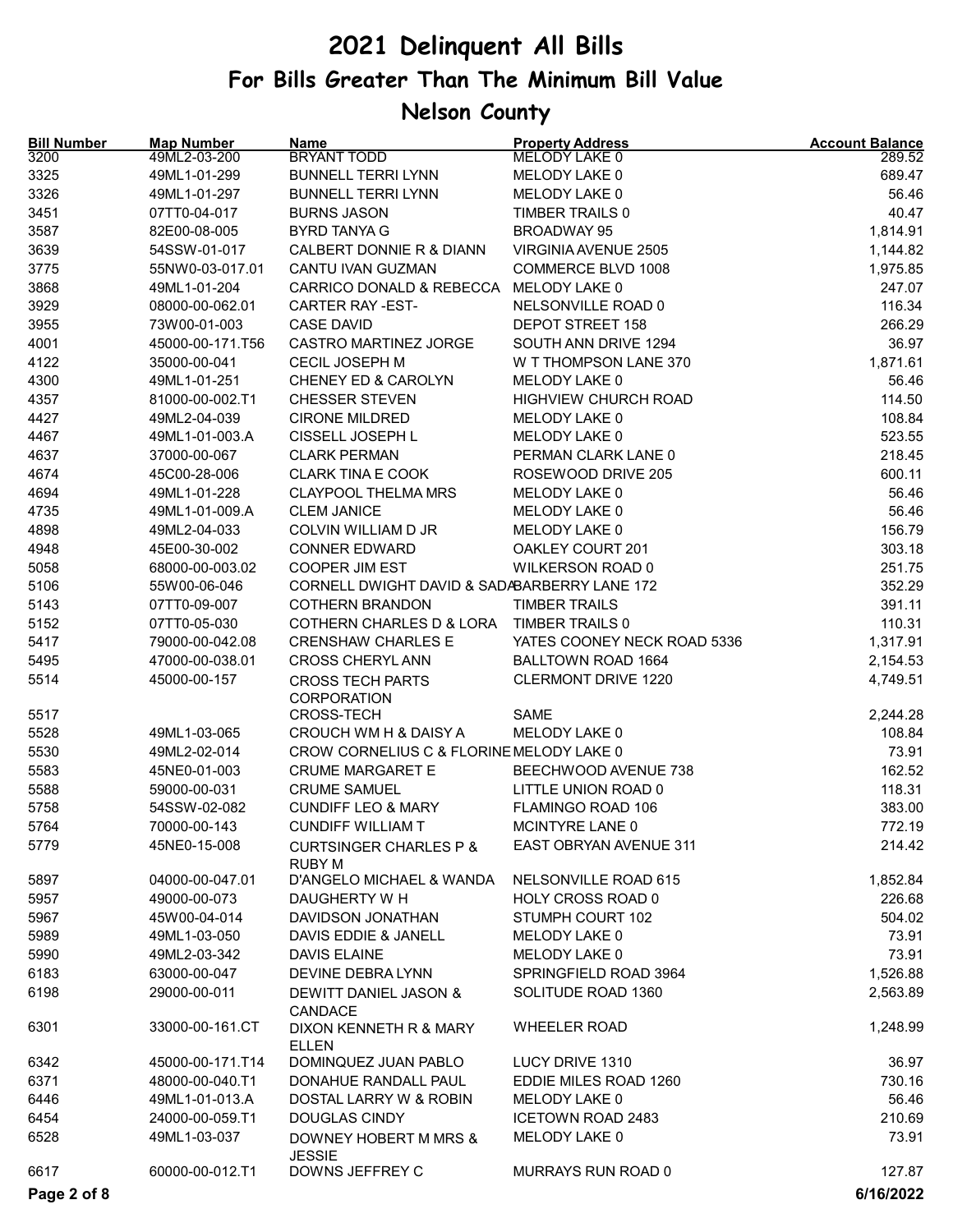| <b>Bill Number</b><br>6626 | <b>Map Number</b><br>32000-00-069 | <b>Name</b><br>DOWNS JOHN - ESTATE-                 | <b>Property Address</b><br>NEW SHEPHERDSVILLE ROAD 0 | <b>Account Balance</b><br>1,865.33 |
|----------------------------|-----------------------------------|-----------------------------------------------------|------------------------------------------------------|------------------------------------|
| 6688                       | 53000-00-031                      | DOWNS LARRY & BRENDA                                | MURRAYS RUN ROAD 930                                 | 704.10                             |
| 6690                       | 45000-00-171.T97                  | DOWNS LUCINDA LEE                                   | <b>HART AVENUE 303</b>                               | 36.97                              |
| 6716                       | 54S20-07-026                      | DOWNS SHARON C                                      | SUSANNAH AVENUE 427                                  | 89.97                              |
| 6765                       | 49ML2-03-241                      | DOYLE G P & LILLIE MAE                              | MELODY LAKE 0                                        | 73.91                              |
| 6823                       | 45NN1-05-098                      | DRURY STEVEN DALE                                   | MCGOWAN AVENUE 214                                   | 473.42                             |
| 6851                       | 59000-00-026                      | <b>DUGAN LOTTIE</b>                                 | <b>GRAYS RUN ROAD 0</b>                              | 305.12                             |
| 6884                       | 49ML1-01-279                      | DUNN JAMES H & ROSE DORIS                           | MELODY LAKE 0                                        | 56.46                              |
| 6969                       | 49ML1-03-053                      | DUTLI RONALD E                                      | MELODY LAKE 0                                        | 73.91                              |
| 7023                       | 04B00-07-020                      | EBEL JOSEPH DAVID & LEONA                           | <b>BUTTERMILK STREET 0</b>                           | 102.93                             |
| 7066                       | 25000-00-127.04                   | <b>EDELEN MARTHA MRS</b>                            | ST CATHERINE STREET                                  | 332.92                             |
| 7082                       | 64000-00-154                      | <b>EDELEN THOMAS A</b>                              | <b>MANTON ROAD 701</b>                               | 1,984.07                           |
| 7131                       | 45W00-04-007.T1                   | <b>EDWARDS LISA</b>                                 | STINSON DRIVE 213                                    | 219.38                             |
| 7136                       |                                   | EDWIN ENTERPRISES INC                               | <b>SAME</b>                                          | 2,986.78                           |
| 7249                       | 55000-00-005.04                   | <b>EMRICA LLC</b>                                   | <b>GRANITE DRIVE</b>                                 | 7,270.62                           |
| 7442                       | 49ML2-04-074                      | FARRIS JOHN H & VIOLA                               | MELODY LAKE 0                                        | 108.84                             |
| 7459                       | 49ML2-03-112                      | FAULCONER RUSSELL & JANE                            | MELODY LAKE 0                                        | 73.91                              |
| 7603                       | 41000-00-012                      | <b>FIELDS MARK A</b>                                | COOK ROAD 340                                        | 746.60                             |
| 7708                       | 49ML2-03-285                      | <b>FISHER ARTHUR R</b>                              | MELODY LAKE 0                                        | 73.91                              |
| 7727                       | 49ML1-01-210                      | <b>FLACK JOYCE</b>                                  | MELODY LAKE 0                                        | 56.46                              |
| 7766                       | 49ML1-01-020                      | FLYNN ELLIS A & L W                                 | MELODY LAKE 0                                        | 73.91                              |
| 7805                       | 49ML2-03-130                      | FORD JOHN                                           | MELODY LAKE 0                                        | 73.91                              |
| 7835                       | 49ML2-02-018                      |                                                     | MELODY LAKE 0                                        | 73.91                              |
|                            |                                   | FORRESTER WILLIAM CLYDE<br><b>MRS</b>               |                                                      |                                    |
| 7938                       | 73N00-01-001                      | <b>FRAZIER ALLEN EST</b>                            | PLEASANT VIEW DRIVE 0                                | 460.94                             |
| 7984                       | 45000-00-171.T67                  | <b>FRENCH CRYSTAL</b>                               | SOUTH ROGAN DRIVE 1292                               | 48.68                              |
| 8134                       | 15E00-17-025                      | <b>GAGNE KEVIN</b>                                  | PARK AVENUE 0                                        | 197.64                             |
| 8140                       | 41000-00-036.14                   | <b>GAJEWSKI GERALD F</b>                            | RIVERBROOKE DRIVE 1021                               | 3,730.66                           |
| 8210                       | 07TT0-06-001                      | <b>GAW HAROLD DEAN</b>                              | TIMBER TRAILS 0                                      | 334.35                             |
| 8281                       | 49ML2-03-343                      | <b>GERMAN JERRY</b>                                 | <b>MELODY LAKE</b>                                   | 261.58                             |
| 8282                       | 49ML2-05-014                      | <b>GERMAN JERRY M</b>                               | <b>MELODY LAKE</b>                                   | 226.68                             |
| 8293                       | 45000-00-171.T31                  | <b>GIBBS JAMES JR</b>                               | <b>HART AVENUE 208</b>                               | 36.97                              |
| 8312                       | 49ML2-04-099                      | <b>GIFFORD MICKEY</b>                               | MELODY LAKE 0                                        | 126.30                             |
| 8313                       | 49ML1-01-203                      | <b>GIFFORD RAYDENE</b>                              | MELODY LAKE 0                                        | 56.46                              |
| 8348                       | 49ML2-03-322                      | <b>GILL ROY &amp; DONNA</b>                         | MELODY LAKE 0                                        | 121.86                             |
| 8456                       | 07TT0-05-040                      | <b>GODSEY CHARLES E ESTATE</b>                      | TIMBER TRAILS 0                                      | 40.47                              |
| 8509                       | 45NNE-03-002                      | <b>GOLDRING JOHN T</b>                              | <b>WITHROW COURT 121</b>                             | 207.19                             |
| 8537                       | 82000-00-040.01                   | <b>GOODLETT DAVID R</b>                             | OLD TUNNELL MILL ROAD 1755                           | 512.91                             |
| 8663                       | 49ML2-03-232                      | <b>GRASCH AUGUST V &amp; LOUIS H</b>                | MELODY LAKE 0                                        | 73.91                              |
| 8754                       | 81000-00-030                      | <b>GREEN THOMAS L</b>                               | ASHES CREEK ROAD 0                                   | 251.75                             |
| 8793                       | 31000-00-028                      | <b>GREENWELL CHARLES C &amp;</b><br><b>BELINDA</b>  | MOBLEY MILL ROAD 2494                                | 2,502.53                           |
| 8794                       | 42000-00-087                      | <b>GREENWELL CHARLES C &amp;</b><br><b>BELINDA</b>  | SPRING CREEK LANE 644                                | 4,525.11                           |
| 8795                       | 30000-00-006.07                   | <b>GREENWELL CHARLES</b><br><b>CHRISTOPHER</b>      | THOMPSON HILL ROAD 0                                 | 336.05                             |
| 8799                       | 30000-00-006.03                   | <b>GREENWELL CHRIS</b>                              | THOMPSON HILL ROAD 890                               | 1,168.34                           |
| 8801                       |                                   | GREENWELL CHRIS CONST LLC SAME                      |                                                      | 371.15                             |
| 8909                       | 24000-00-038                      | <b>GREENWELL MAURICE &amp;</b><br><b>MELISSA</b>    | <b>ICETOWN ROAD 3415</b>                             | 1,216.95                           |
| 8965                       | 20NE0-02-007                      | <b>GREENWELL STEVEN D &amp;</b><br><b>KATHERINE</b> | PEABODY LOOP 101                                     | 2,782.22                           |
| 9156                       | 49ML2-03-109                      | <b>GUPTON JERRY V</b>                               | MELODY LAKE 0                                        | 73.91                              |
| 9160                       | 73W00-04-048                      | <b>GUTHRIE IKE JR</b>                               | HILL STREET 181                                      | 266.29                             |
| 9189                       |                                   | <b>H &amp; R BLOCK EASTERN</b>                      | 110 KY HOME SQUARE                                   | 286.75                             |
| 9475                       | 38SE0-03-001                      | HALL EDWARD M                                       | <b>CENTER STREET 104</b>                             | 226.68                             |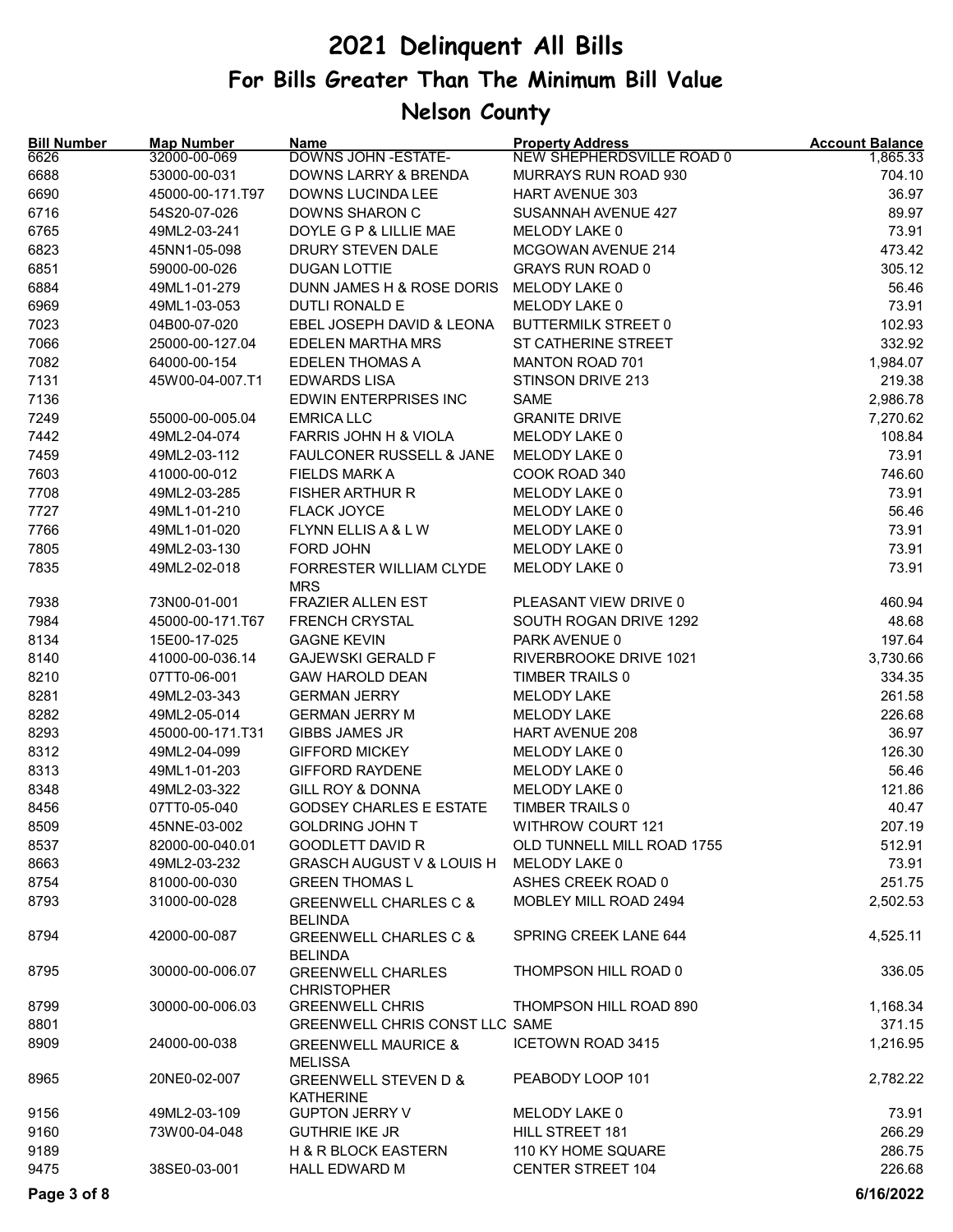| <b>Bill Number</b><br>9543 | <b>Map Number</b><br>45C00-21-002 | Name<br><b>HALL OMER LEE</b>                        | <b>Property Address</b><br><b>BARTON ROAD 115</b> | <b>Account Balance</b><br>123.46 |
|----------------------------|-----------------------------------|-----------------------------------------------------|---------------------------------------------------|----------------------------------|
| 9778                       | 54SE0-07-046                      | HARDIN RICHARD L & ELIZABETHGRANT AVENUE 48         |                                                   | 1,620.48                         |
| 9779                       | 70000-00-072                      | HARDIN RICHARD L & ELIZABETHPOPLAR FLAT ROAD 2654   |                                                   | 2,404.97                         |
| 9780                       | 07TT0-05-021                      | <b>HARDIN ROBERT</b>                                | <b>TIMBER TRAILS</b>                              | 49.23                            |
| 9862                       | 49ML1-03-063                      | HARPER LT & PATSY T                                 | MELODY LAKE 0                                     | 108.84                           |
| 9936                       | 49ML2-03-147                      | HART JUDITH E & WILHITE PAT C MELODY LAKE 0         |                                                   | 73.91                            |
| 10157                      | 45NE0-24-021                      | HAYDON STRATTON CO LLC                              | <b>TEMPLIN AVENUE 212</b>                         | 860.18                           |
| 10185                      | 73000-00-077                      | HAYS H J EST                                        | RUSSELL ROAD 0                                    | 480.51                           |
| 10210                      | 15NE0-01-001                      | <b>HEAD JAMES K</b>                                 | <b>NORTH MAIN STREET 233</b>                      | 426.44                           |
| 10232                      | 85000-00-008.03                   | <b>HEADY JAMES</b>                                  | TIMBER CREEK ROAD 0                               | 127.38                           |
| 10247                      | 45000-00-056                      | HEATON CARRIE ELIZABETH                             | TEMPLIN AVENUE 2101                               | 757.98                           |
| 10300                      | 45000-00-171.T7                   | <b>HEFFNER APRIL</b>                                | SOUTH ANN DRIVE 1298                              | 36.40                            |
| 10315                      | 04B00-05-005.T1                   | <b>HELLARD ANGIE</b>                                | EDWARDS LANE 60                                   | 271.29                           |
| 10470                      | 87000-00-015                      | HICKERSON JOSHUA L & ANNA CLAWRENCEBURG ROAD 9879   |                                                   | 1,416.50                         |
| 10501                      | 49ML2-03-302                      | <b>HICKS JOHN A &amp; RUTH A</b>                    | MELODY LAKE 0                                     | 108.84                           |
| 10503                      | 56000-00-010                      | <b>HICKS JOHN EDWARD &amp;</b><br><b>JENNIFER E</b> | POTTERSHOP ROAD 2160                              | 3,166.43                         |
| 10572                      | 45S00-01-016                      | HIGUCHI MEDY H                                      | <b>CARDINAL HILL 223</b>                          | 746.24                           |
| 10597                      | 49ML2-03-304                      | <b>HILL DOROTHY A</b>                               | MELODY LAKE 0                                     | 108.84                           |
| 10660                      | 45N00-01-008                      | <b>HILLARD LISHA</b>                                | SUNSET DRIVE 152                                  | 889.21                           |
| 10768                      | 75000-00-056                      | <b>HOCKER LUCRETIA WILLIAMS</b>                     | WOODLAWN ROAD 9501                                | 1,264.00                         |
| 10810                      | 25000-00-061                      | <b>HOLBERT LEE BERTIS</b>                           | NEW HAVEN ROAD 0                                  | 245.60                           |
| 10833                      | 49ML2-03-154                      | <b>HOLMES GARY W &amp; THERESA</b>                  | MELODY LAKE 0                                     | 156.79                           |
| 10949                      | 29000-00-020.T1                   | <b>HOPKINS DOUGLAS R</b>                            | BERMAN WELLS ROAD 304                             | 450.74                           |
| 11006                      | 45C00-09-008                      | <b>HOUCK RENTALS LLC</b>                            | <b>BARTLEY AVENUE 815</b>                         | 92.79                            |
| 11144                      | 49ML1-01-121                      | <b>HOUSTIS J M</b>                                  | MELODY LAKE 0                                     | 56.46                            |
| 11252                      | 49ML1-01-120                      | <b>HUDSON BILLY &amp; MELISSA</b>                   | MELODY LAKE 0                                     | 56.46                            |
| 11295                      | 63000-00-016.12                   | <b>HUGHES MILDRED LOIS</b>                          | WOODLAWN ROAD 2185                                | 3,320.10                         |
| 11298                      | 55C00-03-001                      | <b>HUGHES PATRICK &amp; JENNIFER</b>                | <b>SCENIC DRIVE 157</b>                           | 720.63                           |
| 11312                      | 59000-00-028                      | <b>HUGHES TIMOTHY</b>                               | <b>GRAYS RUN ROAD</b>                             | 915.12                           |
| 11313                      | 59000-00-028.01                   | HUGHES TIMOTHY CLARK SR                             | <b>GRAYS RUN ROAD</b>                             | 499.57                           |
| 11659                      | 49ML1-01-049                      | <b>IMMERSO JEFF &amp; AMANDA</b>                    | MELODY LAKE 0                                     | 56.46                            |
| 11666                      | 70N00-01-023                      | <b>INGRAM JARED DALE &amp; JERE</b><br><b>RENE</b>  | POPLAR FLAT CEMETERY ROAD 0                       | 66.70                            |
| 11667                      | 70N00-01-022                      | <b>INGRAM JARED DALE &amp; JERE</b><br><b>RENE</b>  | POPLAR FLAT CEMETERY ROAD 0                       | 66.70                            |
| 11726                      | 54N00-04-021                      | J & D REALTY INC                                    | REDWOOD DRIVE 108                                 | 546.92                           |
| 11787                      | 46W00-02-009                      | <b>JACKSON JOHN WALTER &amp;</b><br><b>GERALDIN</b> | ST THOMAS COURT 208                               | 1,224.38                         |
| 11841                      | 62000-00-073.17                   | JANES JEFFREY T & CARRYE P                          | EAGLE PASS 1036                                   | 4,752.15                         |
| 11892                      | 49ML2-03-207                      | JEFFRIES MICHAEL TIMOTHY                            | <b>MELODY LAKE</b>                                | 73.91                            |
| 11909                      | 07TT0-05-038                      | <b>JENKINS PRISCILLA M</b>                          | <b>TIMBER TRAILS</b>                              | 49.23                            |
| 11938                      | 45NN1-06-027                      | JEWELL JOLIE D                                      | PATRICK COURT 104                                 | 240.09                           |
| 11945                      | 73N00-10-021                      | JEWELL SCOTTY JOSEPH                                | DECATUR AVENUE 188                                | 412.27                           |
| 12029                      | 49ML2-04-032                      | JOHNSON JAMES D & LOLA M                            | MELODY LAKE 0                                     | 73.91                            |
| 12058                      | 36000-00-158.T2                   | JOHNSON LESLIE ANN                                  | EDDIE MILES ROAD 0                                | 188.33                           |
| 12087                      | 15E00-17-005                      | JOHNSON NANNIE BELL-EST-                            | MAXIE COURT 0                                     | 302.42                           |
| 12112                      | 82E00-02-026                      | JOHNSON SHAWN                                       | <b>CHURCH STREET 65</b>                           | 1,328.83                         |
| 12350                      | 49ML2-02-012                      | <b>KAELIN EMIL</b>                                  | MELODY LAKE 0                                     | 73.91                            |
| 12352                      | 49ML1-01-150                      | <b>KAELIN LARRY</b>                                 | MELODY LAKE 0                                     | 73.91                            |
| 12373                      | 45NN1-03-034                      | <b>KAPPELL AUSTIN</b>                               | PURCELL AVENUE 165                                | 636.94                           |
| 12382                      | 68000-00-029.10                   | KARR EMMETT COLUMBUS JR                             | OLD BLOOMFIELD ROAD 4065                          | 1,044.52                         |
| 12523                      | 49ML2-04-081                      | <b>KELLEY HUNTER D</b>                              | MELODY LAKE 0                                     | 143.77                           |
| 12732                      | 49ML2-03-249                      | KINNETT J N & MAXINE                                | MELODY LAKE 0                                     | 73.91                            |
| 13062                      | 04B00-07-008                      | <b>LANDS BENNIE</b>                                 | HIGHLAND AVENUE 0                                 | 110.31                           |
| 13064                      | 07TT0-03-002                      | LANDWEHR BRADLEY                                    | <b>TIMBER TRAILS 520</b>                          | 513.37                           |
| Page 4 of 8                |                                   |                                                     |                                                   | 6/16/2022                        |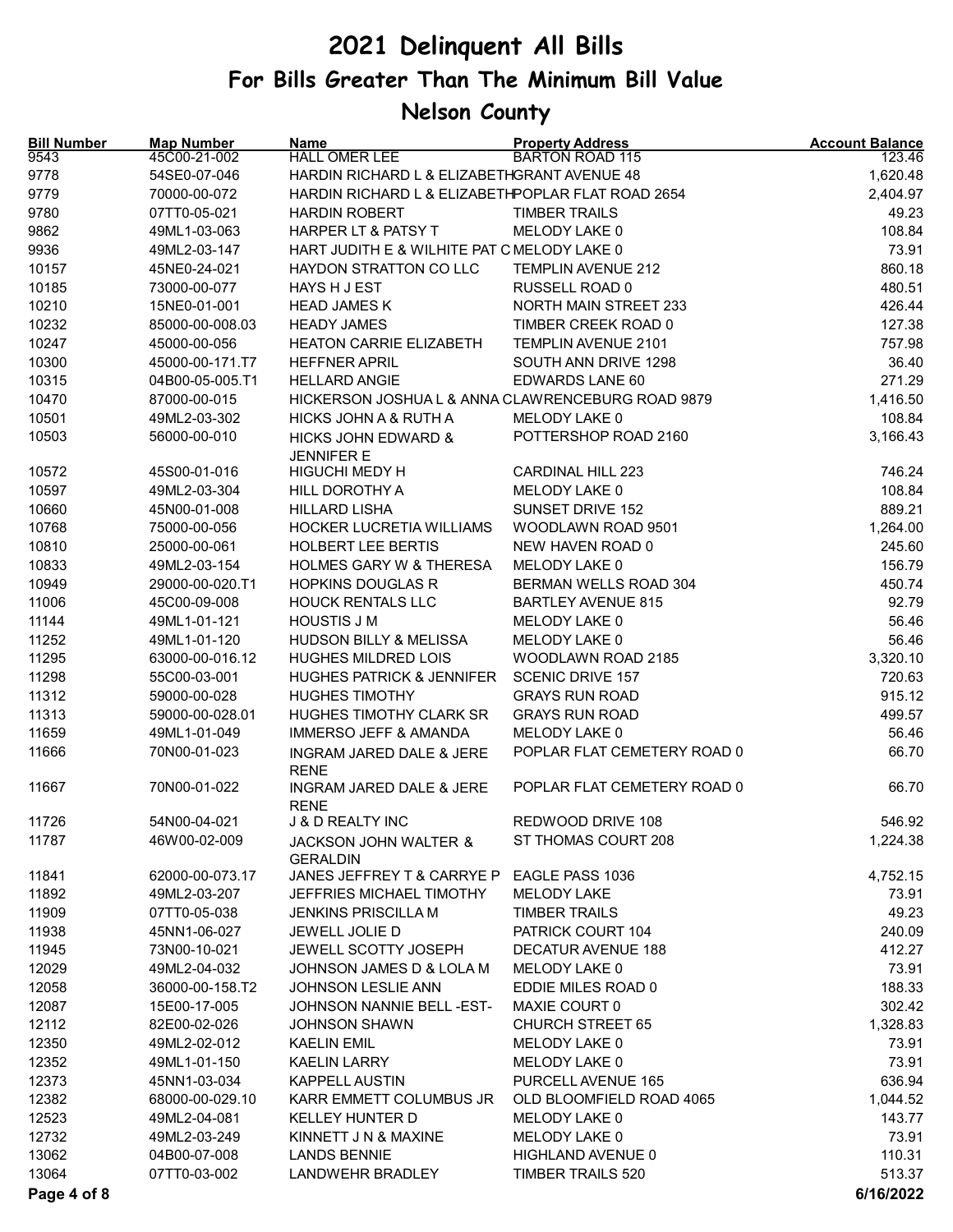| <b>Bill Number</b><br>13086 | <b>Map Number</b><br>49ML2-03-320 | <b>Name</b><br><b>LANHAM CHARLES ROBERT &amp;</b> | <b>Property Address</b><br>MELODY LAKE 0 | <b>Account Balance</b><br>49.45 |
|-----------------------------|-----------------------------------|---------------------------------------------------|------------------------------------------|---------------------------------|
|                             |                                   | <b>DELITA</b>                                     |                                          |                                 |
| 13094                       | 56000-00-049.T1                   | <b>LANHAM DELITA</b>                              | LORETTO ROAD 4865                        | 199.24                          |
| 13159                       | 49ML2-02-060                      | LAUBHEIMER DON T & CAROLYN MELODY LAKE 0          |                                          | 73.91                           |
| 13178                       | 49ML2-02-042                      | LAWRENCE JOHN M II & LINDA                        | MELODY LAKE 0                            | 82.68                           |
| 13198                       | 45000-00-171.T78                  | <b>LAWSON SONIA</b>                               | BETH DRIVE 1268                          | 45.34                           |
| 13206                       | 45000-00-171.T9                   | <b>LAWSON WENDY</b>                               | NORTH ANN DRIVE 1303                     | 52.04                           |
| 13342                       | 32SE0-05-005                      | LEWIS CHESTER AVERY & LINDARAISOR AVENUE 133      |                                          | 1,868.83                        |
| 13369                       | 59000-00-007                      | LEWIS JOHN EST                                    | HIGH GROVE ROAD 0                        | 118.31                          |
| 13388                       | 59000-00-032                      | <b>LEWIS PERDIE</b>                               | LITTLE UNION ROAD 0                      | 143.10                          |
| 13404                       | 59000-00-008                      | LEWIS WILL - ESTATE-                              | HIGH GROVE ROAD 0                        | 594.88                          |
| 13454                       | 45NN1-06-041                      | <b>LINTON DANA</b>                                | <b>MCGOWAN AVENUE 129</b>                | 687.16                          |
| 13481                       | 54SSW-07-002                      | LITSEY THOMAS & AMANDA SUE NORTH PALCO 213        |                                          | 664.85                          |
| 13521                       | 59SE0-06-014.01                   | <b>LIVERS RENA</b>                                | LITTLE UNION ROAD 0                      | 175.52                          |
| 13527                       | 59SE0-06-008                      | <b>LIVERS SYLVESTER</b>                           | <b>WELLS LANE 0</b>                      | 175.52                          |
| 13581                       | 49ML2-03-290                      | LONES MELVIN & BETTY J                            | MELODY LAKE 0                            | 108.84                          |
| 13660                       | 49ML1-01-130                      | LUCAS THOMAS B ESTATE                             | MELODY LAKE 0                            | 56.46                           |
| 13764                       | 49ML1-01-019                      | LYVERS DAVID & STACEY                             | MELODY LAKE 0                            | 56.46                           |
| 13892                       | 79000-00-046.02                   | MAGEE RAYMOND H                                   | CAMPGROUND CHURCH NORTH 669              | 1,500.93                        |
| 13943                       | 49ML2-03-121                      | MALONE DONALD & JANET                             | MELODY LAKE 0                            | 73.91                           |
| 13949                       | 08000-00-001.01                   | MALONEY RUTH ANN ETAL                             | NORTH STILLWELL ROAD 0                   | 485.81                          |
| 14020                       | 32000-00-030                      | MARKSBURY GREGORY A                               | SULLIVAN LANE 2074                       | 3,828.30                        |
|                             | 53000-00-060.02                   | <b>MARLOW SUSAN C</b>                             |                                          |                                 |
| 14027                       |                                   |                                                   | PLUM RUN ROAD 1660                       | 2,378.07                        |
| 14080                       | 07TT0-02-001                      | <b>MARTIN CHARLES E &amp; KRISTY</b>              | TIMBER TRAILS 0                          | 258.34                          |
| 14103                       | 55S00-02-004                      | <b>MARTIN LINDA P</b>                             | POTTERSHOP ROAD 832                      | 2,429.44                        |
| 14115                       | 08000-00-060.05                   | <b>MARTIN SHARON LYNN</b>                         | NELSONVILLE ROAD 4014                    | 358.60                          |
| 14120                       | 19000-00-079.X1                   | <b>MARTIN VICKIE S</b>                            | CEDAR GROVE ROAD 1030                    | 1,304.72                        |
| 14121                       | 19000-00-079                      | <b>MARTIN VICKIE S</b>                            | CEDAR GROVE ROAD 1030                    | 1,425.22                        |
| 14122                       | 45W00-03-012                      | MARTIN WILLIAM E & DEBBIE                         | STINSON DRIVE 212                        | 356.12                          |
| 14174                       | 49ML2-03-247                      | <b>MASTERS ROY</b>                                | MELODY LAKE 0                            | 73.91                           |
| 14213                       | 45W00-04-010                      | <b>MATA GILBERT</b>                               | STINSON DRIVE 207                        | 409.13                          |
| 14343                       | 49ML1-01-045                      | MATTINGLY GARY A                                  | DOGWOOD DRIVE 45                         | 156.79                          |
| 14359                       | 45000-00-171.T74                  | <b>MATTINGLY JAMES</b>                            | LUCY DRIVE 1306                          | 45.34                           |
| 14500                       | 15E00-13-002                      | MATTINGLY ROBERT JOSEPH                           | <b>CENTER STREET 331</b>                 | 1,434.10                        |
| 14657                       | 55000-00-034.01                   | MAYWOOD GOLF CLUB LLC                             | MAYWOOD AVENUE 130                       | 44,988.74                       |
| 15154                       | 49000-00-042.T1                   | METCALF JOHN S                                    | HOLY CROSS ROAD 1745                     | 86.94                           |
| 15185                       | 49ML1-01-171                      | METZGAR CHARLES EDWARD JRMELODY LAKE 0            |                                          | 56.46                           |
| 15190                       | 49ML2-03-105                      | MEYER THOMAS J & SHIRLEY                          | MELODY LAKE 0                            | 73.91                           |
| 15366                       | 15NE0-02-020                      | MILLER JAMES SETH                                 | NORTH MAIN STREET 0                      | 197.64                          |
| 15557                       | 44000-00-029                      | MONROE RUBY ANN                                   | PLUM RUN ROAD 331                        | 1,900.97                        |
| 15583                       | 45E00-23-004                      | <b>MONTGOMERY SEIDAH &amp;</b><br><b>TERRANCE</b> | <b>NORTH FIRST STREET 318</b>            | 328.58                          |
| 15616                       | 38SE0-02-005.01                   | MOORE JOHN S SR-EST-                              | <b>CENTER STREET</b>                     | 226.68                          |
| 15686                       | 49ML2-03-257                      | <b>MORIARTY JOHN</b>                              | MELODY LAKE 0                            | 73.91                           |
| 15689                       | 38SE0-03-002                      | MORLEY ASHLEY DANIELLE                            | <b>CENTER STREET 104</b>                 | 279.04                          |
| 15771                       | 45E00-22-004                      | MORROW IMOGENE KNOTT                              | EAST JOHN FITCH 113                      | 302.06                          |
| 15921                       | 45E00-16-014                      | <b>MUIR JIM-HEIRS-</b>                            | SOUTH THIRD STREET 326                   | 89.97                           |
| 15922                       | 49ML2-02-036                      | MUIR LOU ANN - ETAL-                              | MELODY LAKE 0                            | 73.91                           |
| 15925                       | 45NE0-06-007                      | <b>MULLIN HEIRS</b>                               | ALLISON AVENUE 720                       | 120.68                          |
|                             |                                   |                                                   |                                          |                                 |
| 15941                       | 57000-00-077.01                   | MUNCY JAMES KEVIN                                 | LORETTO ROAD                             | 808.88                          |
| 15979                       | 49ML2-03-258                      | <b>MURPHY TREVOR</b>                              | MELODY LAKE 0                            | 73.91                           |
| 15985                       | 82000-00-050.01                   | MUSSER JAMES ELLIS III                            | OLD TUNNELL MILL ROAD                    | 577.74                          |
| 15992                       | 49ML1-01-235                      | MYERS CHARLES M & JANOLEA BMELODY LAKE 0          |                                          | 73.91                           |
| 16003                       | 22000-00-008                      | MYLES JONATHAN EDWARD<br><b>ALLEN</b>             | BOSTON ROAD 6047                         | 1,213.03                        |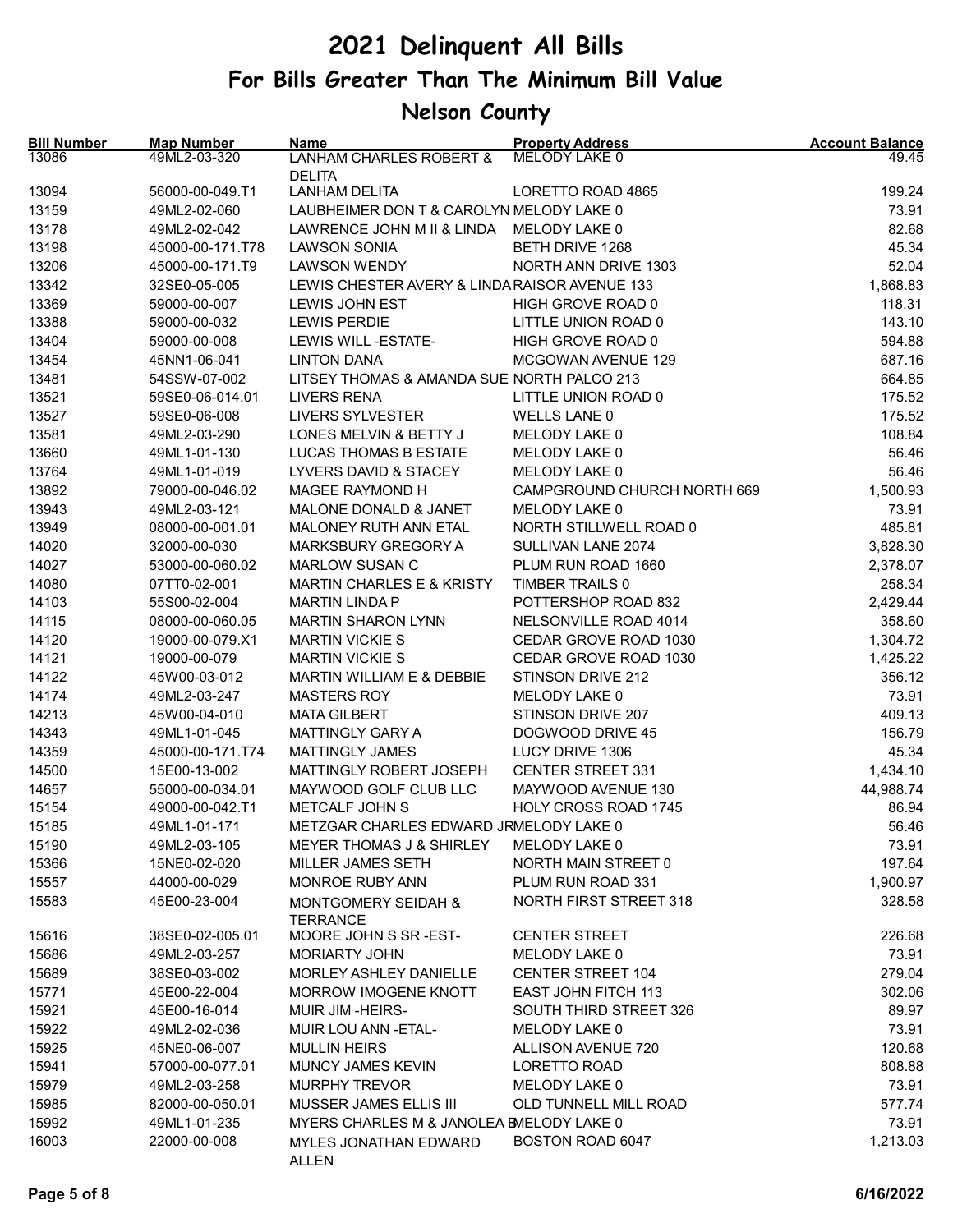| <b>Bill Number</b><br>16062 | <b>Map Number</b><br>48000-00-138 | Name<br>NALLEY JOSEPH R JR & BRENDALORETTO ROAD 6440 | <b>Property Address</b>      | <b>Account Balance</b><br>1,331.82 |
|-----------------------------|-----------------------------------|------------------------------------------------------|------------------------------|------------------------------------|
| 16061                       | 48000-00-139                      | NALLEY JOSEPH R JR ESTATE                            | LORETTO ROAD 0               | 197.64                             |
| 16256                       | 54S20-10-048                      | NEWBY MARGARET                                       | REDMON COURT 102             | 650.08                             |
| 16327                       | 49ML2-04-129                      | <b>NEWTON DARRELL &amp; SHEILA</b>                   | MELODY LAKE 0                | 73.91                              |
| 16348                       | 49ML2-02-047                      | <b>NEWTON EDWARD</b>                                 | MELODY LAKE 0                | 174.25                             |
| 16916                       | 07TT0-09-002                      | <b>OWENS FRANCES</b>                                 | <b>TIMBER TRAILS 0</b>       | 40.47                              |
| 16978                       | 49ML1-01-247                      | PARK CARL E & MARION M                               | MELODY LAKE 0                | 56.46                              |
| 17116                       | 07TT0-04-009                      | PATTERSON LL & SUE                                   | <b>TIMBER TRAILS</b>         | 57.92                              |
| 17118                       | 45C00-17-005                      | PATTERSON RICHARD JEFFREY EDELEN AVENUE 508          |                              | 522.54                             |
| 17139                       | 49ML1-01-074                      | PAYNE MICHAEL & CAROLYN                              | MELODY LAKE 0                | 56.46                              |
| 17193                       | 49ML2-04-020                      | PEARMAN ROBERT JR & MARTHAMELODY LAKE 0              |                              | 73.91                              |
| 17295                       | 49ML1-01-284                      | PERRY HENRY D & CHRISTINE                            | MELODY LAKE 0                | 56.46                              |
| 17338                       | 49ML1-01-197                      | PEW DANIEL & ELEANOR                                 | MELODY LAKE 0                | 56.46                              |
| 17420                       | 49ML1-01-276                      | PIKE DOROTHY L                                       | MELODY LAKE 0                | 56.46                              |
| 17543                       | 73W00-03-005                      | PORTER CHARLES K II                                  | <b>DECATUR AVENUE 145</b>    | 684.77                             |
| 17587                       | 49ML2-04-047                      | POWELL JESSIE & MAXINE                               | MELODY LAKE 0                | 73.91                              |
| 17670                       | 49ML1-01-196                      | PRICE MICHAEL E                                      | MELODY LAKE 0                | 56.46                              |
| 17730                       | 45000-00-171.T66                  | PUCKETT WILLIAM DAVID                                | LUCY DRIVE 1301              | 38.07                              |
| 17851                       | 73C00-05-014                      | <b>RAILEY RICHARD AUSTIN &amp;</b><br><b>SHANNO</b>  | <b>RIVERSIDE DRIVE 124</b>   | 3,064.25                           |
| 17915                       | 60000-00-026                      | RAMEY MARIE D                                        | MURRAYS RUN ROAD 3955        | 1,196.46                           |
| 17989                       | 49ML1-01-023                      | RAZOR WILLIAM E & SILAS<br><b>ROBERT</b>             | MELODY LAKE 0                | 73.91                              |
| 18105                       | 49ML2-04-078                      | <b>REES GAIL M</b>                                   | MELODY LAKE 0                | 73.91                              |
| 18241                       | 49ML2-03-152                      | RHODES LEWIS                                         | MELODY LAKE 0                | 73.91                              |
| 18242                       | 45W00-04-009.T1                   | RHODES LEWIS                                         | STINSON DRIVE 209            | 168.01                             |
| 18253                       | 20000-00-015.T1                   | RICE JOSEPH W JR                                     | WILSON CREEK ROAD 489        | 199.24                             |
| 18274                       | 49ML2-04-089                      | RICHARDS RICHARD T                                   | MELODY LAKE 0                | 73.91                              |
| 18488                       | 49ML2-03-129                      | <b>RIGGS WILLIAM KEITH</b>                           | MELODY LAKE 0                | 73.91                              |
| 18622                       | 49ML1-01-022                      | ROBERTS CECIL B & ADOLOIDE MELODY LAKE 0<br>W        |                              | 56.46                              |
| 18675                       | 45NE0-36-007                      | <b>ROBINSON ERNEST</b>                               | <b>EAST BRASHEAR 208</b>     | 78.81                              |
| 18683                       | 30000-00-002                      | <b>ROBINSON JOHN R</b>                               | THOMPSON HILL ROAD 0         | 433.44                             |
| 18684                       | 30000-00-003                      | ROBINSON JOHN R                                      | THOMPSON HILL ROAD 1200      | 5,720.48                           |
| 18736                       | 63N00-07-010                      | ROBY MARSHALL BLAKE                                  | DEEP SPRINGS DRIVE 129       | 4,345.22                           |
| 18851                       | 63E00-05-005                      | ROGERS JEFFREY A                                     | DEMOCRATIC WAY 111           | 2,694.92                           |
| 18952                       | 49ML2-04-052                      | ROMANELLO SAM & BETTY                                | MELODY LAKE 0                | 73.91                              |
| 18961                       | 07TT0-07-017                      | ROSATI ALBERT                                        | <b>TIMBER TRAILS</b>         | 59.70                              |
| 18988                       | 41000-00-100.01                   | ROUSE CRAIG & REBEKAH                                | COLONEL COX ROAD             | 1,420.12                           |
| 19001                       | 48000-00-136                      | <b>ROWE MARLOWE</b>                                  | LORETTO ROAD 0               | 197.64                             |
| 19002                       | 45W00-08-004                      | ROWE MARLOWE                                         | LYDIAN LOOP 118              | 273.52                             |
| 19065                       | 49ML2-05-022                      | RUCCIOS ST DENIS BAKERY                              | MELODY LAKE 0                | 108.84                             |
| 19066                       | 49ML2-05-024                      | RUCCIOS ST DENIS BAKERY                              | MELODY LAKE 0                | 191.72                             |
| 19227                       | 15NE0-01-016                      | <b>SALDANA JAMES</b>                                 | <b>NORTH MAIN STREET 191</b> | 2,485.44                           |
| 19228                       | 15NE0-02-015                      | SALDANA JAMES                                        | <b>NORTH MAIN STREET 200</b> | 2,118.68                           |
| 19279                       | 49ML1-03-094                      | SAMES RONNIE C                                       | MELODY LAKE 0                | 73.91                              |
| 19318                       | 42000-00-087.T1                   | SANDERS LATINA                                       | SPRING CREEK LANE 282        | 206.23                             |
| 19455                       | 82000-00-042.02                   | <b>SCHULTZ ROBERT &amp; ANITA</b>                    | OLD TUNNELL MILL ROAD 1308   | 1,416.50                           |
| 19471                       | 81000-00-032                      | <b>SCOTT CHARLES</b>                                 | ASHES CREEK ROAD 0           | 328.00                             |
| 19555                       | 49ML1-03-015                      | SELF ROY & SANDRA                                    | MELODY LAKE 0                | 73.91                              |
| 19668                       | 20NE0-04-087                      | SHARP WINNIE H                                       | TOPEKA LANE 107              | 2,516.74                           |
| 19762                       | 49ML2-05-001                      | SHEWMAKER TONY LYNN                                  | MELODY LAKE 0                | 73.91                              |
| 19848                       | 49ML2-04-045                      | SHRYOCK MARSHALL H &                                 | MELODY LAKE 0                | 73.91                              |
| 19852                       | 20NC0-02-004                      | <b>PHYLLIS J</b><br>SHULTISE ARTHUR J III            | DEATSVILLE CONNECTOR 0       | 772.08                             |
| 19854                       | 49ML2-02-061                      | SHULTS DAVID C & JAMIE                               | PEACH STREET 0               | 124.82                             |
| Page 6 of 8                 |                                   |                                                      |                              | 6/16/2022                          |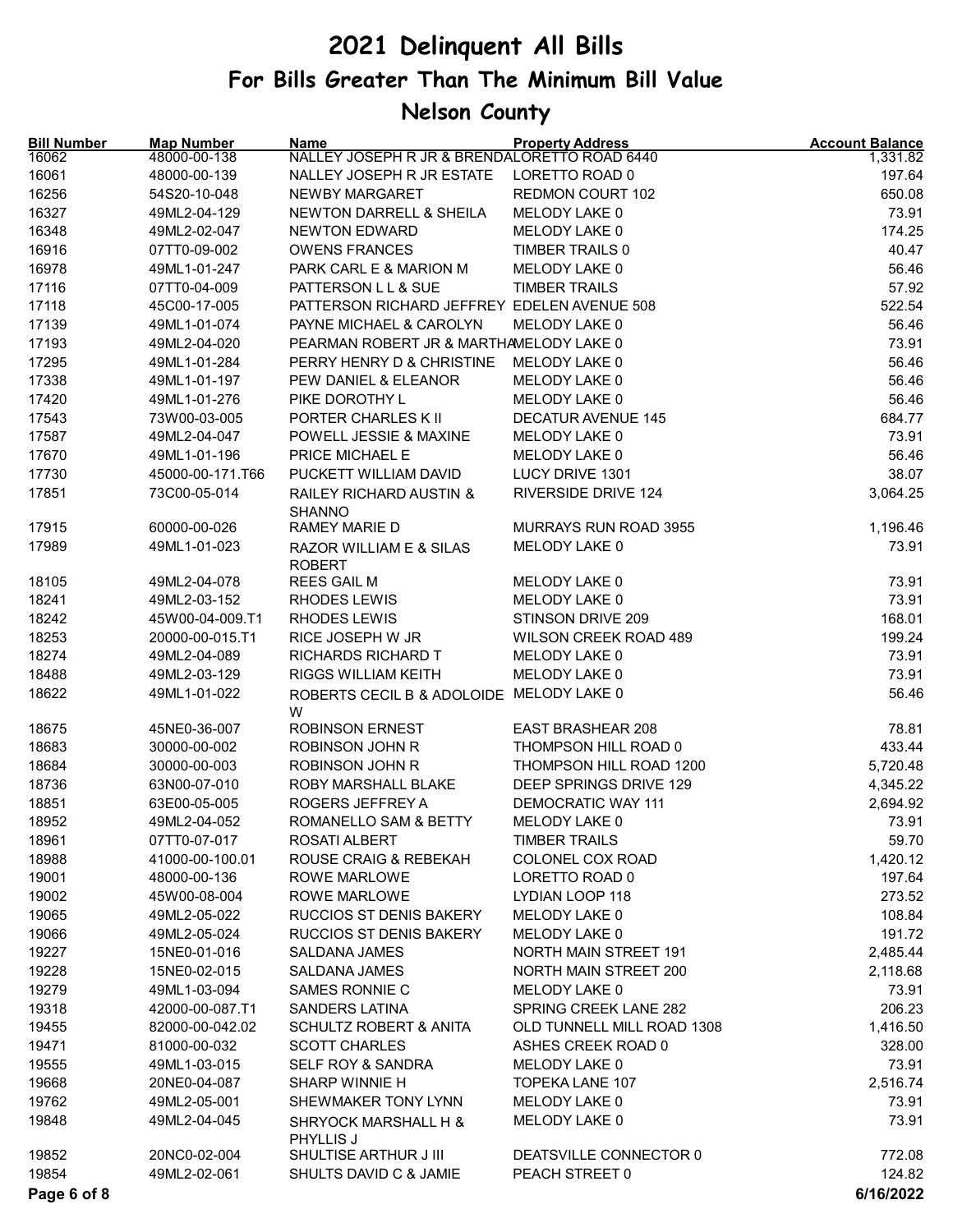| <b>Bill Number</b><br>20053 | <b>Map Number</b><br>25000-00-127.03 | Name<br><b>SIMS MILES EST</b>                  | <b>Property Address</b><br><b>INDIAN HILLS 0</b> | <b>Account Balance</b><br>332.92 |
|-----------------------------|--------------------------------------|------------------------------------------------|--------------------------------------------------|----------------------------------|
| 20078                       | 45000-00-171.T82                     | <b>SISK VICKY A</b>                            | <b>BETH DRIVE 1272</b>                           | 36.40                            |
| 20115                       |                                      | <b>SKY 282930 LLC</b>                          | 141 W JOHN ROWAN                                 | 307.77                           |
| 20149                       | 26NW0-02-027                         | <b>SMITH ALZO</b>                              | <b>HIGH STREET</b>                               | 162.73                           |
| 20184                       |                                      | <b>SMITH CHARLES</b>                           |                                                  | 104.35                           |
| 20311                       | 19000-00-027                         | <b>SMITH KATHY</b>                             | DEATSVILLE ROAD 2500                             | 1,175.36                         |
| 20312                       | 49ML2-04-101                         | <b>SMITH KENNA</b>                             | MELODY LAKE 0                                    | 692.92                           |
| 20313                       | 39000-00-033.07                      | SMITH KENNETH H                                | COON HOLLOW ROAD 0                               | 209.18                           |
| 20342                       | 36000-00-126.01                      | SMITH MICHAEL JOSH                             | <b>MONKS ROAD 519</b>                            | 193.20                           |
| 20343                       | 50000-00-046                         | SMITH MICHAEL JOSH                             | STRINGTOWN ROAD 0                                | 2,427.15                         |
| 20364                       | 56000-00-048                         | SMITH RICHARD & MARY P                         | J R BALLARD LANE 236                             | 1,475.76                         |
| 20376                       | 45000-00-171.T96                     | SMITH ROGER W                                  | SOUTH ANN DRIVE 1279                             | 45.34                            |
| 20377                       | 57000-00-029.01                      | SMITH RONALD & MELISSA                         | ROBERTS ROAD 3925                                | 1,060.92                         |
| 20589                       | 48000-00-004                         | SPALDING CHARLES RICKY                         | <b>BALLTOWN ROAD 1725</b>                        | 1,083.29                         |
| 20714                       | 54S10-01-018                         | SPECIAL INVESTMENT<br><b>PROPERTIES</b>        | PENNEBAKER AVENUE 4500                           | 7,418.12                         |
| 20739                       | 49ML1-01-143                         | SPURGEON GLENN E & BEVERLYMELODY LAKE 0        |                                                  | 61.60                            |
| 20749                       | 69000-00-090                         | ST CLAIR JERRY                                 | DOUBLE SPRINGS ROAD 301                          | 683.02                           |
| 20760                       | 59SE0-06-009                         | <b>STALLARD SUSIE</b>                          | LITTLE UNION ROAD 0                              | 175.52                           |
| 20855                       | 73C00-04-017                         | STENGER KEITH L & CINDY                        | CHAPLIN ROAD 139                                 | 2,076.46                         |
| 20857                       | 49ML1-01-156                         | STEPHEN CHARLES A & NORMA MELODY LAKE 0        |                                                  | 56.46                            |
| 20986                       | 59000-00-027                         | STONE J C AGENT                                | <b>GRAYS RUN ROAD 0</b>                          | 148.81                           |
| 21022                       | 45E00-23-008                         | STONE ROY ESTATE                               | EAST BROADWAY 212                                | 205.22                           |
| 21029                       | 20NE0-03-016                         | STONE TOBY RAY & ROSE ANN                      | <b>CHESAPEAKE TRAIL 135</b>                      | 3,882.46                         |
| 21095                       | 49ML2-05-003                         | <b>STUCKY ROSIE</b>                            | CLARKTOWN ROAD 2669                              | 1,222.11                         |
| 21099                       | 49ML2-04-112                         | STULL ARLENE C                                 | MELODY LAKE 0                                    | 121.86                           |
| 21269                       | 49ML1-01-173                         | TABOR GARY J & SANDRA                          | PARK CIRCLE 173                                  | 621.32                           |
| 21349                       | 48000-00-159.03                      | <b>TAYLOR ALLEN VINCENT</b>                    | LORETTO ROAD 8310                                | 872.83                           |
| 21367                       | 49000-00-046                         | <b>TAYLOR DANNY &amp; MARY</b>                 | HOLY CROSS ROAD 1744                             | 584.74                           |
| 21383                       | 35000-00-163.03T1                    | TAYLOR JAMES & SANDY                           | ROBERT TAYLOR LANE 0                             | 171.33                           |
| 21388                       | 35000-00-163.03                      | <b>TAYLOR JAMES DAVID</b>                      | ROBERT TAYLOR LANE 0                             | 459.60                           |
| 21430                       | 49ML2-03-321                         | <b>TAYLOR THOMAS W</b>                         | MELODY LAKE 0                                    | 73.91                            |
| 21453                       | 45000-00-171.T112                    | <b>TEPATLAN CHRISTY</b>                        | MARY DRIVE 304                                   | 56.22                            |
| 21580                       | 45000-00-171.T120                    | <b>THOMAS RAYMOND</b>                          | SOUTH ROGAN DRIVE 1280                           | 36.12                            |
| 21603                       | 49ML1-03-067                         | THOMPSON AARON S & ROBYN RMELODY LAKE 0        |                                                  | 145.54                           |
| 21673                       | 30000-00-006.T1                      | <b>THOMPSON JEREMY</b>                         | THOMPSON HILL ROAD 400                           | 307.52                           |
| 21778                       | 24000-00-051                         | THORNSBERRY ROBIN<br><b>DEWAYNE</b>            | <b>ICETOWN ROAD 2795</b>                         | 1,082.12                         |
| 21808                       | 55W00-09-018                         | THURMAN NANCY                                  | <b>BARBERRY COURT 101</b>                        | 149.71                           |
| 21838                       | 07TT0-05-037.01                      | <b>TIMBER TRAILS PROPERTY</b><br><b>OWNERS</b> | TIMBER TRAILS 0                                  | 110.31                           |
| 21886                       | 59000-00-037CT                       | TINGLE MARSHALL E                              | <b>EAST MAIN STREET</b>                          | 718.82                           |
| 21899                       | 85000-00-082.02                      | TINNELL MICHAEL W & LINDSEY LAWRENCEBURG ROAD  |                                                  | 118.31                           |
| 21945                       | 49ML2-02-077                         | TORGERSEN EUGENE P                             | MELODY LAKE 0                                    | 73.91                            |
| 22072                       | 49ML1-01-179                         | TRUNNELL DONALD R & EVA M                      | MELODY LAKE 0                                    | 58.10                            |
| 22156                       | 49ML1-01-231                         | <b>TWINING ALFRED</b>                          | MELODY LAKE 0                                    | 56.46                            |
| 22178                       | 35000-00-156                         | <b>ULREY MICHAEL SHANE</b>                     | ROBERT TAYLOR LANE 160                           | 1,474.13                         |
| 22207                       | 07TT0-01-001                         | UNDERWOOD JODIE E                              | <b>TIMBER TRAILS 265</b>                         | 102.93                           |
| 22210                       | 49ML2-02-020                         | UNDERWOOD STEWART &<br><b>PEGGY</b>            | MELODY LAKE 0                                    | 73.91                            |
| 22262                       | 49ML2-03-167                         | VAN HORN CHARLES I & MARY C MELODY LAKE 0      |                                                  | 73.91                            |
| 22264                       | 70000-00-057                         | <b>VANCE ANITA</b>                             | POPLAR FLAT ROAD 2855                            | 3,761.92                         |
| 22283                       | 04B00-05-006                         | VANVACTOR ANTHONY W                            | <b>EDWARDS LANE 38</b>                           | 1,050.87                         |
| 22402                       | 45NE0-09-004                         | <b>VITTITOW HOLDINGS LLC</b>                   | <b>EAST DAUGHERTY 114</b>                        | 664.85                           |
| 22447                       | 03000-00-005                         | <b>VITTITOW MELISSA LOUISE</b>                 | SHADY LANE 351                                   | 487.12                           |
| 22535                       | 49ML1-01-270                         | <b>WAKEFIELD BETH R</b>                        | MELODY LAKE 0                                    | 56.46                            |
| Page 7 of 8                 |                                      |                                                |                                                  | 6/16/2022                        |